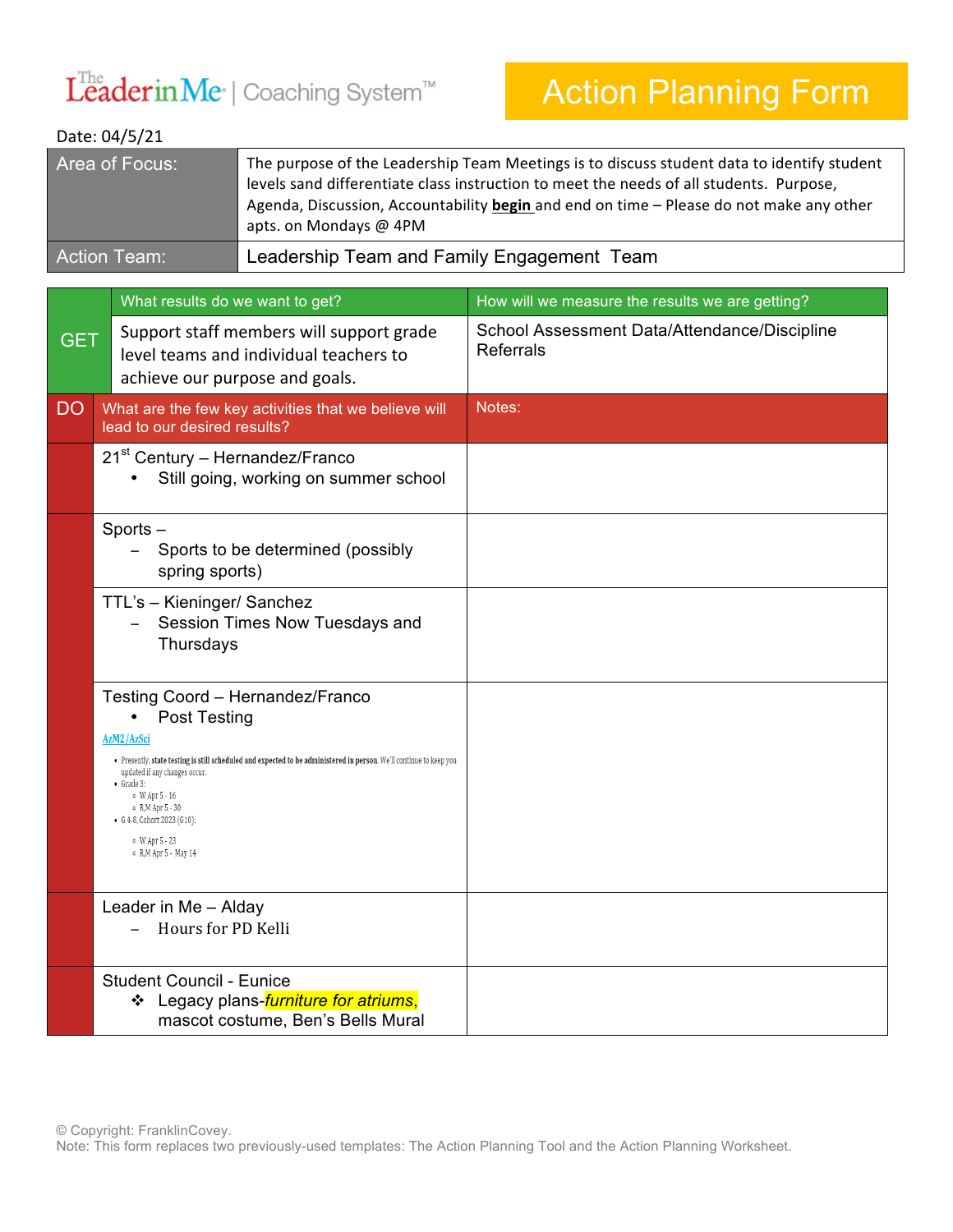| CSP - Hernandez                                                                                                                                                                                                                                                                                                                                 |  |
|-------------------------------------------------------------------------------------------------------------------------------------------------------------------------------------------------------------------------------------------------------------------------------------------------------------------------------------------------|--|
| <b>Family Engagement Team</b>                                                                                                                                                                                                                                                                                                                   |  |
| <b>Community Support - Maribel</b><br>❖ Incentive certificates (Peter Piper and<br>Texas Roadhouse)<br>❖ Family Engagement Report/title 1 4/9<br>Entering family engagement data in<br>❖<br>synergy<br>Starting PTA: Monies<br>Distributing uniforms to students in<br>❖<br>need<br>❖ Assisting with supplies for those in need<br>Helmets<br>❖ |  |
| Counselor - Alday/Janzen                                                                                                                                                                                                                                                                                                                        |  |
| Teacher support<br>❖<br>Parent support<br>❖<br>Lesson plan<br>❖<br>504s<br>❖<br>Group planning- Nicole reaching out to<br>❖<br>parents.<br>❖ Casa referrals<br>Project SOAR (support with UA); online<br>❖<br>❖ Course Selection for 6th and 7th<br>❖ Individual student<br>❖ April 16 <sup>th</sup> mass scheduling completed                  |  |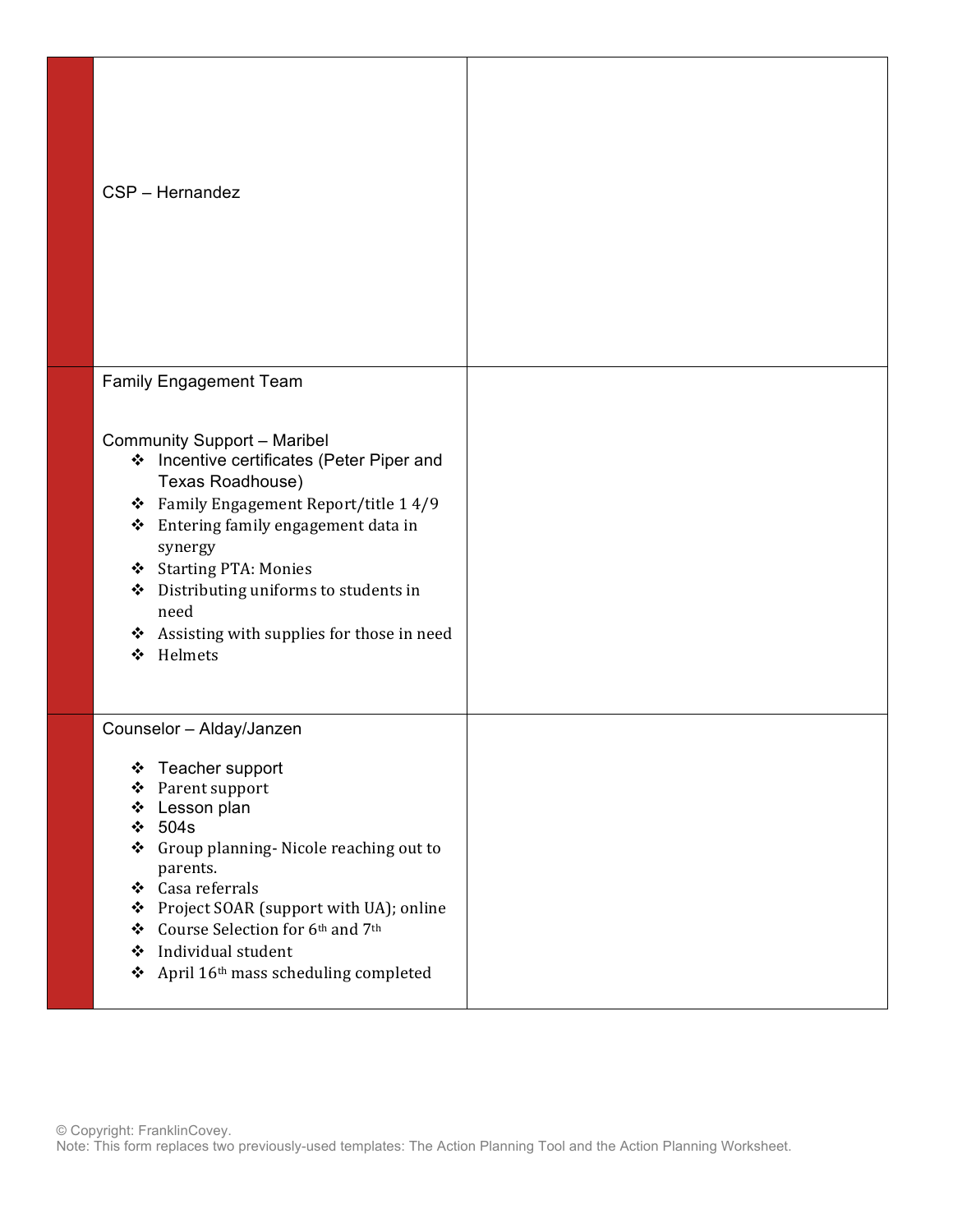| MTSS/Interventions/ELD - Wolf<br>WAC Testing: try again tomorrow<br>Azella testing<br>$\bullet$<br>8 <sup>th</sup> grade memory book pics<br>$\bullet$                                                                                                                            |                                                                                                                                                                                                                                                                                     |
|-----------------------------------------------------------------------------------------------------------------------------------------------------------------------------------------------------------------------------------------------------------------------------------|-------------------------------------------------------------------------------------------------------------------------------------------------------------------------------------------------------------------------------------------------------------------------------------|
| Office - Faviola<br><b>Tech Support</b><br>$\bullet$<br>Registration Blitz (Tuesday 7am-8am &<br>$\bullet$<br>/Thursday 6pm)<br>April 24 <sup>th</sup> Registration Event<br>$\bullet$<br>NJHS Renewal effective till 6/30/2021<br>Registration-Marie<br>Percentages<br>$\bullet$ | -drive thru picture day for $8th$ grade only                                                                                                                                                                                                                                        |
| <b>Baltes</b><br>NJHS Committee: Maribel<br>$\bullet$<br>AHA Gifts?<br>$\bullet$<br>Perfect Attendance Certificates                                                                                                                                                               | -NJHS Applications sent to students' email addresses<br>-American Heart gifts being sent out<br>-Submitted 301 forms and documentation                                                                                                                                              |
| Carmona-Alday<br>Mini JA Day: 30-45 minutes May 4th<br>❖ Budget meeting review<br>❖ Walk throughs                                                                                                                                                                                 | <b>Ideas for Wish list</b><br>-Provide training on UDL for teachers<br>-Attendance plan: Attendance Works develop a<br>plan for 21-22<br>-https://www.attendanceworks.org/resources/<br>https://www.attendanceworks.org/wp-<br>content/uploads/2017/09/incentives1.9.17 2-<br>1.pdf |

## SEE What paradigms will guide our approach?

|     |      |     |     |     |     | <b>Timeline</b> |       |       |     |      |      |
|-----|------|-----|-----|-----|-----|-----------------|-------|-------|-----|------|------|
| Aug | Sept | Oct | Nov | Dec | Jan | Feb             | March | April | May | June | July |
|     |      |     |     |     |     |                 |       |       |     |      |      |

© Copyright: FranklinCovey.

Note: This form replaces two previously-used templates: The Action Planning Tool and the Action Planning Worksheet.